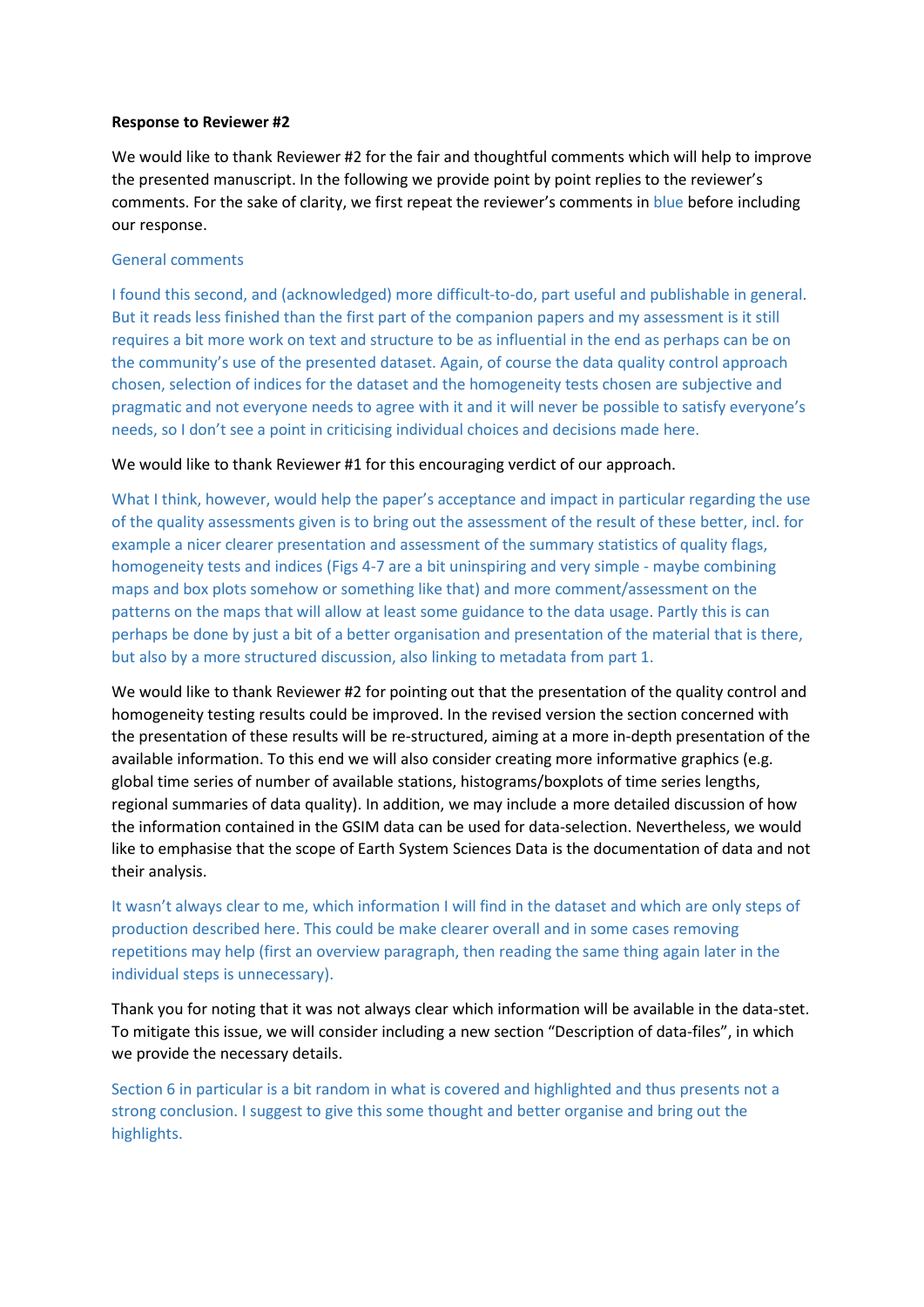Thanks for emphasising the need to revisit the structure and the organisation of the text. We will consider this while revising the article. One topik that we will likely highlight, is the need for improved methods of quality checking of streamflow data. To this end we will revisit the approach used in this paper and point to avenues for future research in this field.

This is perhaps an editorial decision, but I find sections 3.2.1 to 3.2.15 not a correct nor a very useful text format as they contain neither a list nor paragraphed text and the use of the many subheadings is an unnecessary waste of space. Tables have been invented to reduce repetitive headings/descriptors. So why not a table with the name, abbreviation, unit, resolution and definition followed then by the more descriptive text paragraphs providing additional info. Alternatively, just a series of paragraphs always starting in similarly structured sentences would do as well.

We will likely reformat the content of theses sections into two tables as suggested by Referee #2. Any advise by the editor would be very welcome.

The selection of example studies is a bit random. Is it really necessary? This paper is supposed to describe the dataset created and it may be enough to use some of these references exemplary in a summary-motivation for the selection of indices or rather in a discussion on possible use of the dataset information.

In our evaluation, pointers to studies that make use of the considered indices do provide valuable background information to potential users. Nevertheless, we will consider moving this information into an appendix.

Generally, the manuscript will also require another careful proofread to correct several typos and some inconsistent formatting (italic or quotes for dataset flags/categories/...confusing!), some terminology (examples below), tenses (e.g. what 'was' done to the data - use part tense consistently - and what 'is' provided in the dataset - use present tense consistently) and notation (examples below - not an exhaustive list). In particular: see Journal's Manuscript guidelines for symbols, exponents and units (e.g change sec to s and make format exponents as superscripts (most figures))

The manuscript will be revised accordingly.

Selected specific comments

3.3.1. Isn't 'reference period' the more commonly used terminology (instead of base period)?

Depending on the body of literature considered, both terminologies are used. We will clarify this in the revised manuscript.

3.1.3 Requirements for number of valid data to estimate a 'reliable index'. These are very subjective, which I know is a necessary pragmatic solution. However, it creates a bias to less 'reliable' indices in climates streamflow gauging isn't possible or meaningful part of the year (seasonally dry climates and cold climates). This needs to be discussed.

The criteria mentioned in the paper are based on recommendations of ECA&D13. We acknowledge the caveat mentioned by Reviewer #2 and we will discuss this accordingly.

Harmonize the current mix of Q/C, Qc, qc, and define what is meant by it initially as common definitions vary.

Thanks for noting. We will revise accordingly.

27 typo: appraise